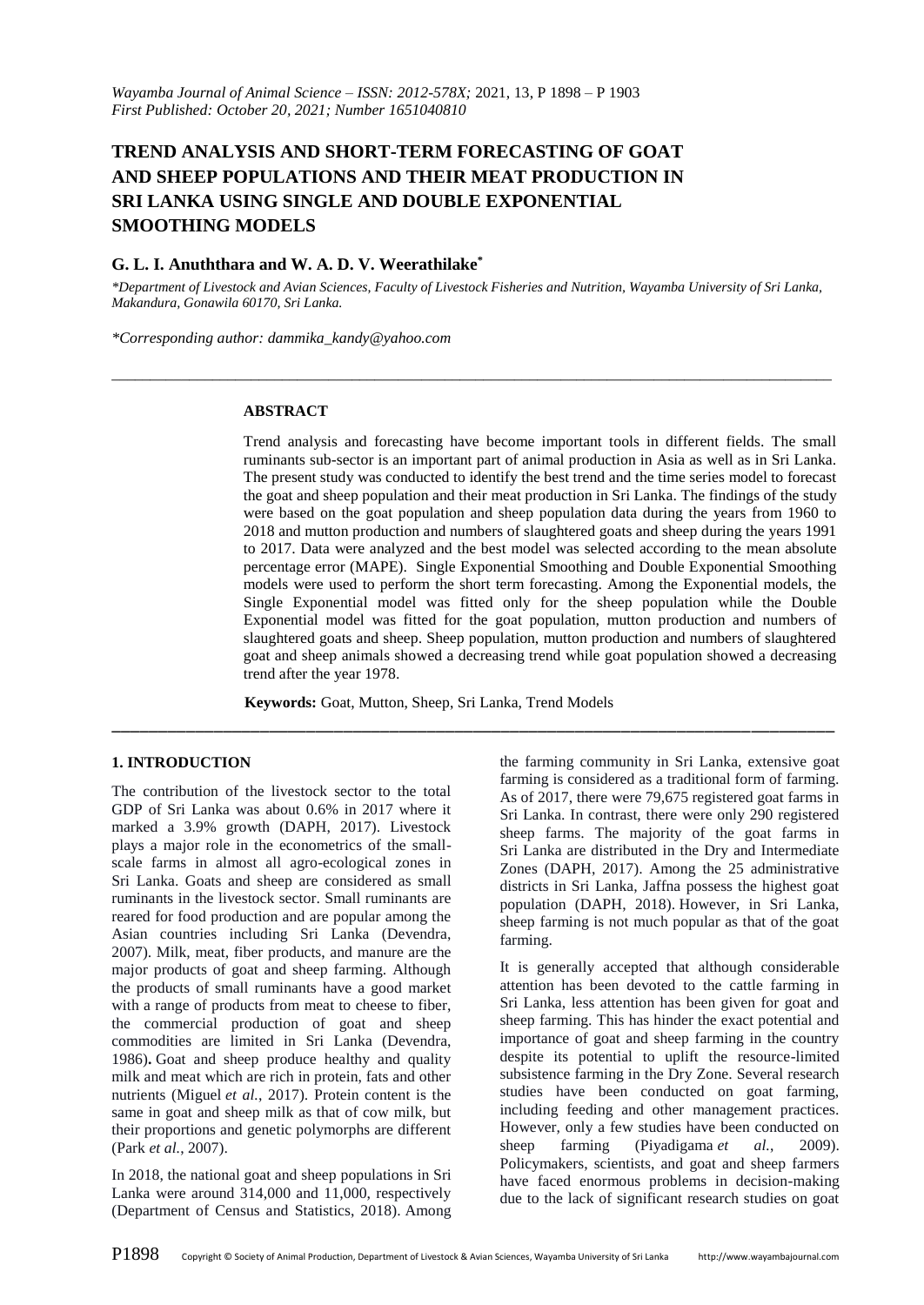and sheep production forecasting since accurate forecasting is necessary in developing statistical models in addition to updating existing models.

Exponential Smoothing is a time series forecasting method for univariate data which is used to predict future values in short-term. If there is only one variable or one type of data, it is referred to as univariate data. There is only one variable in each time series for goat population, sheep population, mutton production and numbers of slaughtered goat and sheep animals. This study was aimed to develop forecasting models for Sri Lanka's goat and sheep populations, and their meat production using single and double exponential smoothing techniques.

## **2. MATERIALS AND METHODS**

#### **2.1. Data Collection**

Annual goat and sheep populations in Sri Lanka over the period 1960 to 2018 were collected from the Department of Census and Statistics of Sri Lanka. The mutton production and numbers of slaughtered goats and sheep over the period 1991 to 2017 were collected from the Department of Animal Production and Health (DAPH), Sri Lanka.

## **2.2. Data Analysis**

Different trend models and time series models were tested for the data using the MINITAB Statistical Software package. The best models were selected based on the Mean Absolute Percentage Error (MAPE).

## **2.3. Trend Models**

In the first stage of analysis, trend analysis was performed using Linear, Exponential and Quadratic trend models to find out the most suitable trend. Nonseasonal exponential smoothing methods were considered in the current study for the model building of time series data.

#### **2.4. Exponential Smoothing Models**

Single Exponential models and double exponential models (Holt's linear exponential smoothing) were tested with different constant values.

The Single Exponential Smoothing model is the simplest form among the exponential smoothing methods and gives the forecast for a short term considering the data from the previous period. The data were adjusted using the forecast error.

[Forecast error =  $(Y_t - F_t)$ ]

$$
F_{t+1} = F_t + \propto (Y_t - F_t)
$$

Where,

- $Y_t$  = observed value for time period *t*
- $F_t$  = fitted value for time period *t*
- $\alpha$  = weighting factor, which ranges from 0 and 1
- $t =$  current time period

The Double Exponential Smoothing method (Holt's linear exponential smoothing) has developed with two smoothing constants  $\alpha$  and  $\beta$  (values between 0 and 1) and consists of three equations.

$$
L_t = \alpha Y_t + (1 - \alpha)(L_{t-1} + b_{t-1}) \dots (a)
$$
  
\n
$$
b_t = \beta(L_t - L_{t-1}) + (1 - \beta)b_{t-1} \dots (b)
$$
  
\n
$$
F_{t+m} = L_t + b_t m \qquad \dots (c)
$$

Where,

 $L_t$  = estimate of the level of the series at time *t*  $b_t$  = estimate of the slope of the series at time *t* 

 $\alpha$  = smoothing constant for the data

 $\beta$  = smoothing constant for trend estimate

 $m =$  periods to be forecasted into the future

 $\alpha$  and  $\beta$  (= 0.1, 0.2, ...0.9) are the smoothing and trend parameters

## **2.5. Model Selection and Validation**

Best fitted models were selected based on the Mean Absolute Percentage Error (MAPE) value which is illustrated below.

$$
MAPE = \frac{1}{n} \sum_{t=1}^{n} |PE_{t}|
$$

Where,  $PE_t = 100*(Y_t - F_t)/Y_t$ 

Selected models were validated by conducting residual analysis for autocorrelation.

#### **3. RESULTS AND DISCUSSION**

## **3.1. Trend Analysis of Goats and Sheep Populations**

Trend analysis was carried out for the production and the population data of goats and sheep considering the lowest MAPE value of the trend models (Linear, Exponential and Quadratic).

Table 1 shows the MAPE values for the tested trend models for the goat and sheep population and mutton production. Whereas, figures 1 - 2 show the selected fitted - trend curves based on the lowest MAPE values with the observed values for the goat population, sheep population and mutton production.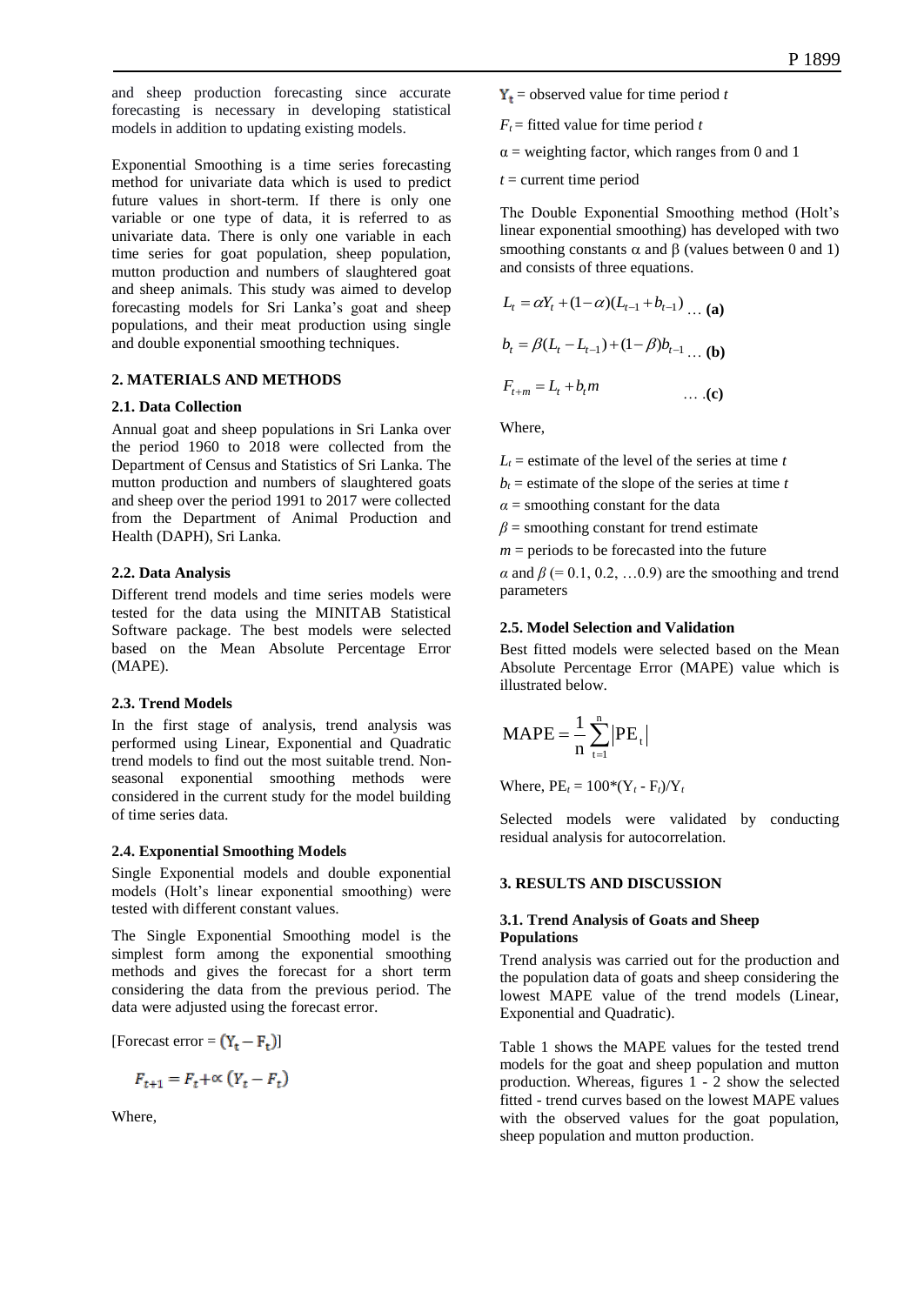The goat population from 1960 to 1977 showed an increasing quadratic trend due to favourable conditions prevailed in the country for goat farming. There were abundant feeding resources and land for free grazing as well as the availability of labour. From 1978 to 2018, it showed a decreasing quadratic trend. This is due to the civil war that prevailed in the country which ceased in 2009. The sudden drop observed in 1990 was much more prominent. This is because cattle farming gained popularity during this period and farmers moved towards cattle farming due to higher production and more profits. Consequently,

The sheep population has given higher MAPE values for the tested trend models. Both exponential and quadratic trend models have given 19 as the MAPE value. MAD and MSD values for the quadratic trend model were given as 4,101 and 31,857,829 whereas, MAD and MSD values for the exponential model are 4,219 and 32,130,911 respectively. Since the quadratic trend model has significantly given the lower mean absolute deviation (MAD) and mean standard deviation (MSD) values, the quadratic trend model was selected as the best trend model for

 **Table 1.** MAPE values obtained by trend analysis for the goat and sheep population and mutton production.

| Model            | Goat population |    | Sheep population No: of slaughtered animals Mutton production |             |
|------------------|-----------------|----|---------------------------------------------------------------|-------------|
| Linear           | 10              | 20 |                                                               | 13.3        |
| Exponential      | 10              | 19 |                                                               | 13.0        |
| <b>Ouadratic</b> |                 | 19 |                                                               | <b>13.0</b> |

the contribution of goat farming was decreased over time. Lack of land availability for grazing due to urbanization is another major reason behind the declining trend of goat farming. Engagement of youth in goat farming also became less due to industrialization, attitudes, and educational level.



**Figure 1.** Trend models for Goats and Sheep Population (B).

forecasting the sheep population.

MAPE values of both trend analysis plots of quadratic and exponential trend models were given as 8 for the numbers of slaughtered goats and sheep. However, MSD values were 100,092,838 and 101,653,693 respectively. The MSD value was significantly lower in the quadratic trend model and was selected as the best for the numbers of slaughtered goats and sheep.

The numbers of slaughtered goat and sheep and mutton production from 1991 to 2017 shows a decreasing quadratic trend. The MAPE values of both exponential and quadratic trend models were 13; however, MSD values were 18, 406.5 and 17, 814.4, respectively. Therefore, the best-fitted trend model was a quadratic trend model for mutton production due to the MAPE and MSD values. The main reason behind the decreasing trends in the numbers of goats and sheep slaughtered appeared to be the decreasing populations over the years. In turn, this has resulted in a proportionate decrease in mutton production.

## **3.2. Identification of the best model for short-term forecasting**

Forecasted values of Single Exponential Smoothing method provide one year ahead. Whereas, for the forecasted values of the Double Exponential Smoothing method have given 3-years ahead. Tables 2 - 5 summarize the fitted and forecasted values of Single and Double Exponential Smoothing.

When MAPE values were concerned, both Single and Double Exponential Smoothing plots have given a MAPE of 5 for the goat population. Thus, a Double exponential smoothing plot was selected to forecast the goat population for 3 years ahead. The autocorrelation function of residuals of the goat population proved that residuals were uncorrelated (Figure 7).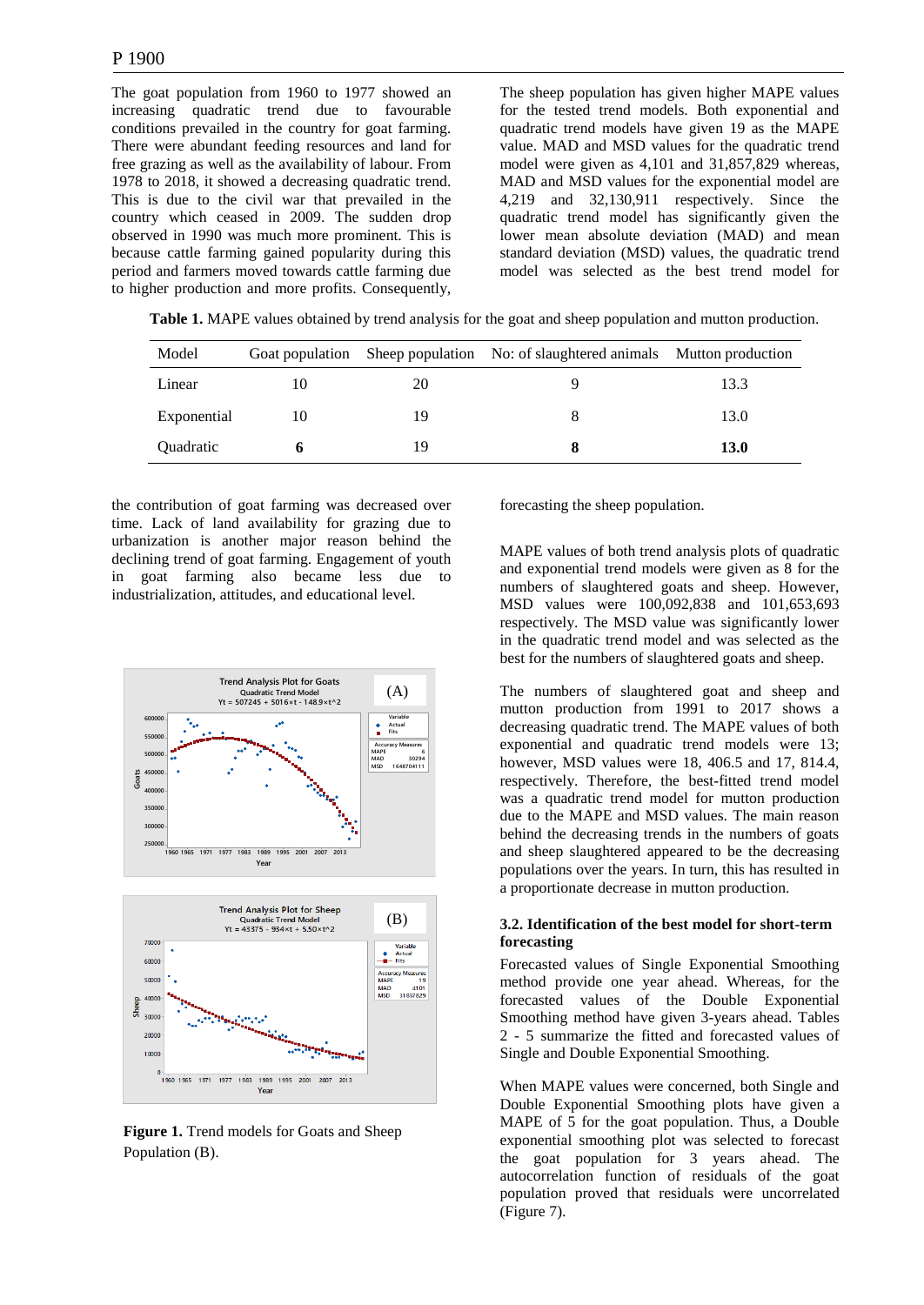

**Figure 2.** Selected trend models for number of slaughtered animals (A) and mutton production over the years (B)



Figure 3. Autocorrelation function of the residuals graphs for goat population (A), sheep population (B), number of slaughtered animals (C), and mutton production (D).

The single Exponential Smoothing model gave a lower MAPE value of 12, and the Double Exponential Smoothing model gave 19 for the MAPE value for the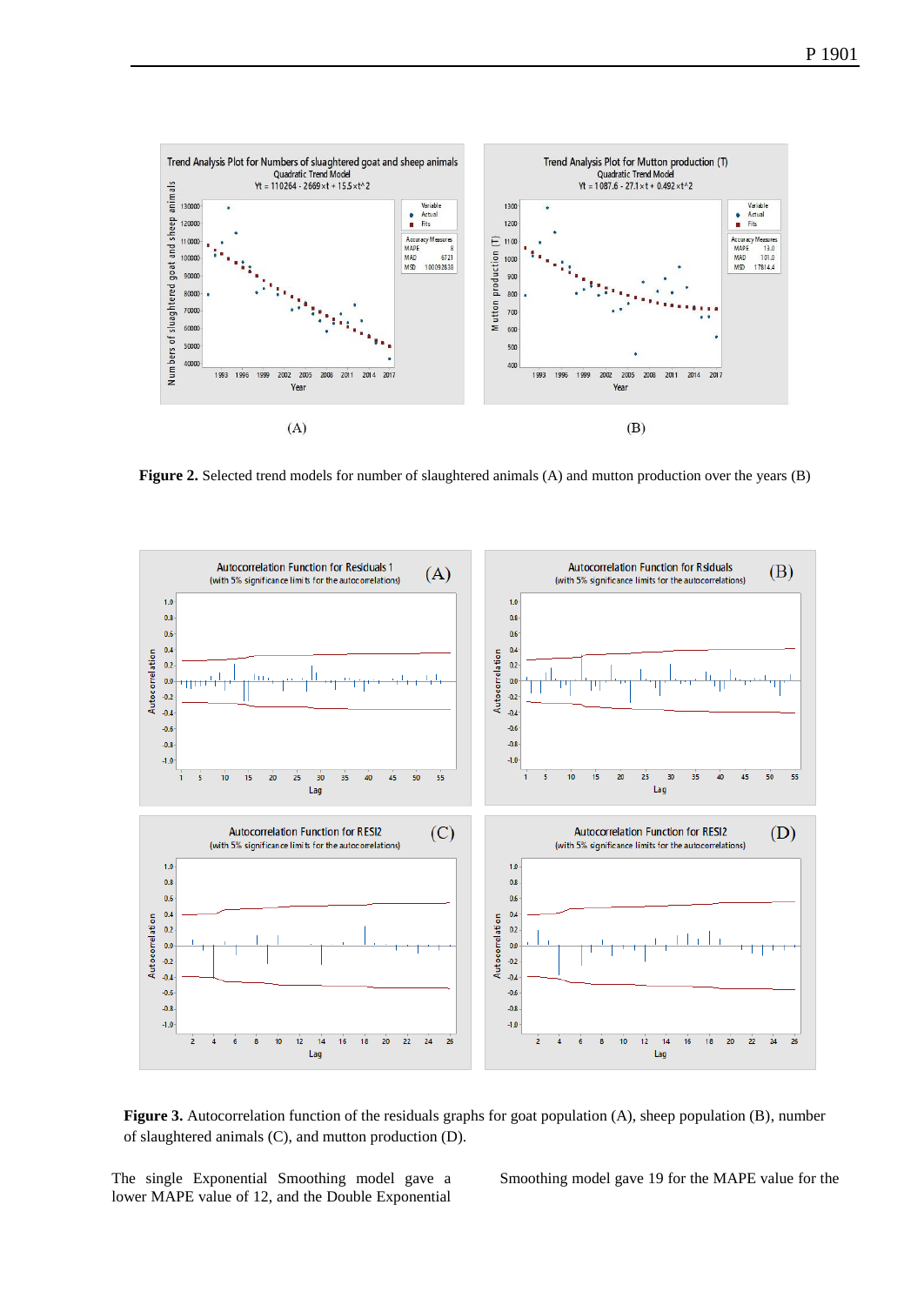forecasting of the sheep population. Therefore, the Single Exponential Smoothing model was used to forecast one year more precisely than the Double

**Table 2.** Fitted and forecasted values of goat population in Sri Lanka using SES and DES

| Year | Observed<br>values | Fitted/forecasted values |            |
|------|--------------------|--------------------------|------------|
|      |                    | <b>SES</b>               | <b>DES</b> |
| 2017 | 287,000            |                          |            |
| 2018 | 314,000            |                          |            |
| 2019 |                    | 316,209                  | 310,687    |
| 2020 |                    |                          | 305,313    |
| 2021 |                    |                          | 299,938    |

**Table 3.** Fitted and forecasted values of sheep population in Sri Lanka by SES and DES models

| Year | Observed<br>values (In | Fitted/forecasted values |       |
|------|------------------------|--------------------------|-------|
|      | 000)                   | <b>SES</b>               | DES   |
| 2017 | 10,000                 |                          |       |
| 2018 | 11,000                 |                          |       |
| 2019 |                        | 10,895                   | 8,015 |
| 2020 |                        |                          | 8,694 |
| 2021 |                        |                          | 9,373 |

**Table 4.** Fitted/ forecasted values of numbers of slaughtered animals of goats and sheep in Sri Lanka using SES and DES models

| Year | Observed<br>values | Fitted/forecasted values |            |
|------|--------------------|--------------------------|------------|
|      |                    | <b>SES</b>               | <b>DES</b> |
| 2016 | 51,600             |                          |            |
| 2017 | 42,680             |                          |            |
| 2018 |                    | 41,740                   | 39,954     |
| 2019 |                    |                          | 37,805     |
| 2020 |                    |                          | 35,656     |

**Table 5.** Fitted/forecasted values of mutton production in Metric Tons in Sri Lanka

| Year | Observed<br>values<br>(In | Fitted/forecasted values<br>(In Metric Tons) |     |
|------|---------------------------|----------------------------------------------|-----|
|      | Metric Tons)              |                                              |     |
|      |                           | <b>SES</b>                                   | DES |
| 2016 | 671                       |                                              |     |
| 2017 | 555                       |                                              |     |
| 2018 |                           | 590                                          | 566 |
| 2019 |                           |                                              | 547 |
| 2020 |                           |                                              | 529 |

Exponential Smoothing model. The autocorrelation function of the residuals of the sheep population showed that the residuals were uncorrelated (Figure 3B).

Both the Double Exponential Smoothing model and the Single Exponential Smoothing model have given the same MAPE value as 9 for forecasting the numbers of slaughtered goat and sheep animals. However, the MSD and the MAD values are lower in the Double Exponential Smoothing model. Therefore, the Double Exponential Smoothing model could be used to forecast three years ahead. The autocorrelation function of the residuals of the numbers of slaughtered goat and sheep animals showed that the residuals were uncorrelated (Figure 3C).

The single Exponential Smoothing model has given a MAPE value of 13 while the Double Exponential Smoothing model gave a MAPE of 12.9 for mutton production from 1991 to 2017. Hence, the Double Exponential Smoothing model was selected for the forecasting of mutton production three years ahead. Further autocorrelation function of the residuals of mutton production showed that the residuals were uncorrelated (Figure 3D).

# **5. CONCLUSION**

Trend analysis for goat population data showed a decreasing trend after 1978. Sheep population, numbers of slaughtered goat and sheep animals, and mutton production data showed decreasing trends from the beginning to up to date. According to Single Exponential models and Double Exponential models, Double Exponential models are fitted more than Single Exponential models for the short term forecasting of goat population, numbers of slaughtered goat and sheep animals and mutton production data. The single exponential model was fitted with than Double Exponential model only for the short term forecasting of the sheep population. According to the MAPE values for the selected models, all the models give results above 95% accuracy level.

## **Acknowledgement**

The authors wish to express their gratitude to all the staff members of the Department of Livestock and Avian Sciences, Faculty of Livestock, Fisheries and Nutrition, Wayamba University of Sri Lanka.

## **Funding**

This research received no specific grant from any funding agency, commercial or not-for-profit sectors.

## **Conflict of interest**

The authors declare no conflict of interest.

# **Author contributions**

**W. A. D. V. Weerathilake**: Conceptualization, Methodology, Writing – Reviewing and Editing; **G. L. I. Anuththara**: Software Data curation, Writing-original draft.